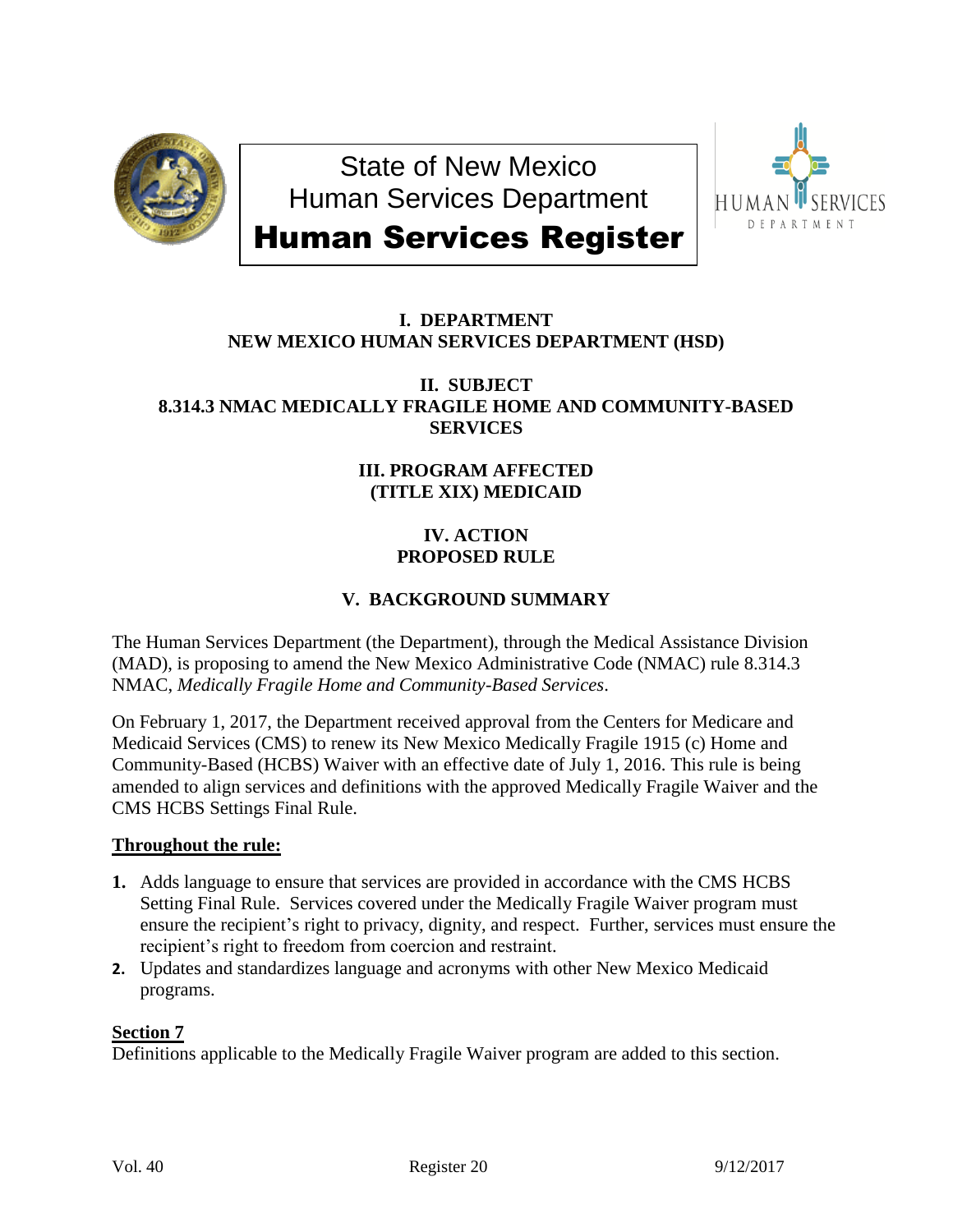### **Section 8**

This section is updated to align the program mission statement with the Human Services Department mission statement.

#### **Section 9**

This section is updated to clarify that services are provided for individuals diagnosed with a medically fragile condition before the age of 22 and who require the same level of care as those in an intermediate care facility for individuals with intellectual disabilities (ICF/IID).

#### **Section 10**

**Subsection H** – the list of allowed licenses is updated for behavior support providers to align with the approved Medically Fragile 1915(c) waiver.

**Subsection I** – removed institutional respite as a covered service and updated the respite service to clarify that respite may be provided in the participant's home or private place of residence, the private residence of a respite care provider, or specialized foster care home to align with the approved Medically Fragile Waiver. The final approval of where respite services are provided is made by the participant or the participant's representative.

#### **Section 11**

This section has been updated to clarify provider responsibility to comply with all federal and state laws, regulations, rules, executive orders provider agreements, and service standards.

#### **Section 12**

This section is updated to reflect that enrollment is contingent upon the applicant meeting eligibility requirements and the availability of funding as approved by the New Mexico legislature, and the number of federally authorized unduplicated eligible recipients.

#### **Section 13**

This section is updated to align with the CMS HCBS Final Settings Rule. Language has been added clarifying the recipient's right to privacy, dignity, and respect as well as freedom from coercion and restraint.

**Subsection B** – language is added that home health aide services are provided in the eligible recipient's own home or in the community.

**Subsection C** – language clarifies that private duty nursing is provided in the recipient's own home.

**Subsection F** – institutional respite is removed as a covered service to align with the approved Medically Fragile 1915(c) waiver. Language is added to clarify that respite may be provided in the eligible recipient's home and that the participant has the option to give final approval of where respite services will be provided. Limitation of respite service to 14 days or 336 hours per budget year is added to align with the approved Medically Fragile 1915(c) waiver.

**Subsection H** – language is added requiring that specialized medical equipment meets applicable standards of manufacture, design, and installation. Clarification added that medical equipment and supplies that are furnished by the Medicaid state plan are not covered under this service.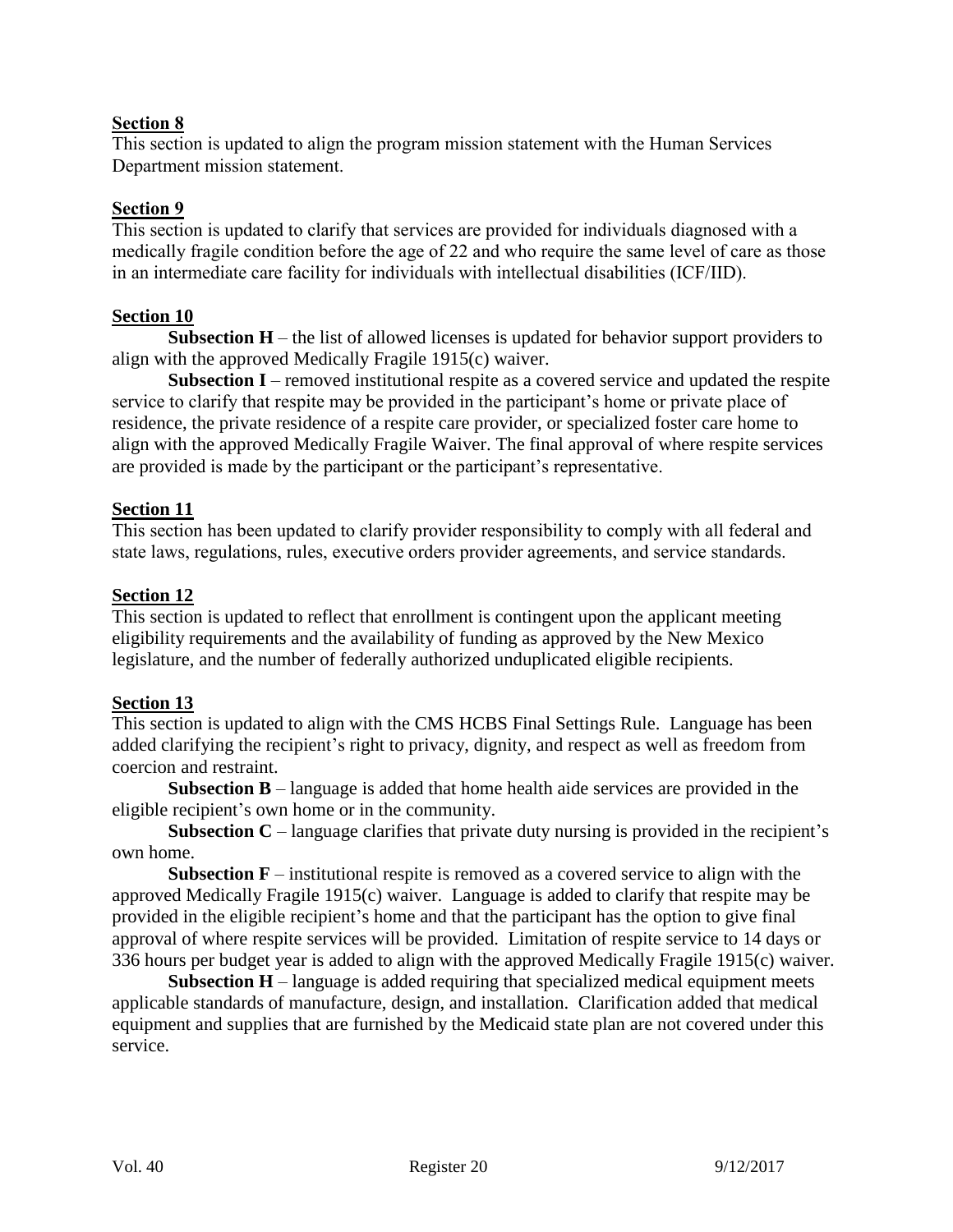#### **Section 18**

A recipient's right to a HSD administrative hearing is added to this rule to align with the approved Medically Fragile 1915(c) waiver and Code of Federal Regulations (CFR). This section outlines the circumstances under which a recipient has the right to request a fair hearing.

#### **Section 19**

The option for recipient to request a continuation of benefits related to an administrative hearing is added to this rule to align with the approved Medically Fragile 1915(c) waiver.

#### **Section 20**

The recipient grievance system is added to this rule to align with the approved Medically Fragile 1915(c) waiver.

### **VI. RULE**

This proposed rule will be contained in 8.314.3 NMAC. This register and the proposed rule are available on the HSD website at:

<http://www.hsd.state.nm.us/LookingForInformation/registers.aspx> and at [http://www.hsd.state.nm.us/public-notices-proposed-rule-and-waiver-changes-and-opportunities](http://www.hsd.state.nm.us/public-notices-proposed-rule-and-waiver-changes-and-opportunities-to-comment.aspx)[to-comment.aspx.](http://www.hsd.state.nm.us/public-notices-proposed-rule-and-waiver-changes-and-opportunities-to-comment.aspx) If you do not have internet access, a copy of the proposed register and rule may be requested by contacting MAD at 505-827-6252.

### **VII. EFFECTIVE DATE**

The Department proposes to implement this rule effective January 1, 2018.

### **VIII. PUBLIC HEARING**

A public hearing to receive testimony on this proposed rule will be held in Hearing Room 1, Toney Anaya Building, 2550 Cerrillos Road, Santa Fe, NM on October 13, 2017 at 10:00 a.m. Mountain Daylight Time (MDT).

If you are a person with a disability and you require this information in an alternative format or require a special accommodation to participate in the public hearing, please contact the MAD in Santa Fe at (505) 827-6252. The Department requests at least 10 working days advance notice to provide requested alternative formats and special accommodations.

Copies of all comments will be made available by MAD upon request by providing copies directly to a requestor or by making them available on the MAD website or at a location within the county of the requestor.